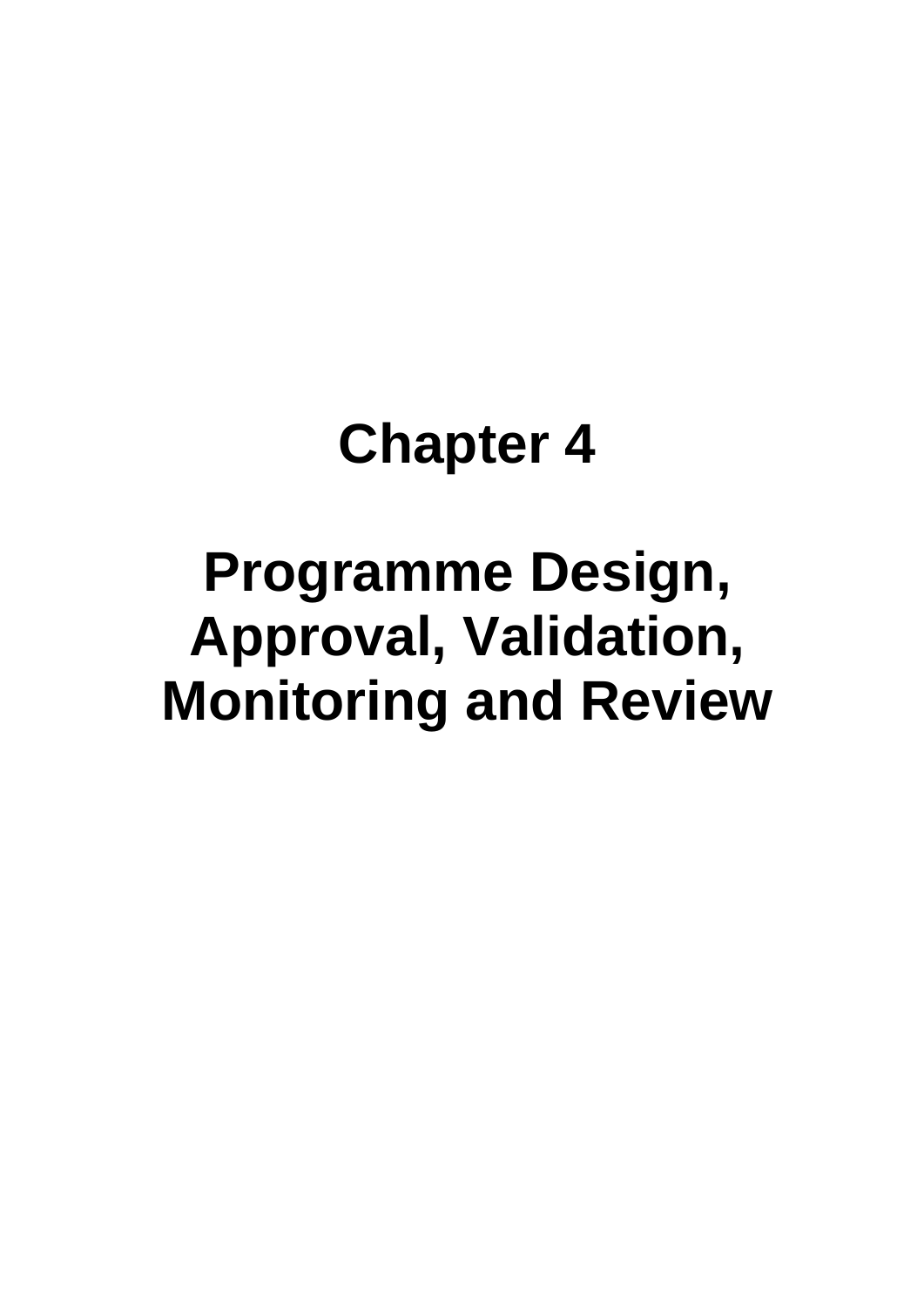## **4. PROGRAMME DESIGN, APPROVAL, VALIDATION, MONITORING AND REVIEW**

#### $4.1.$ **Principles**

- The University is committed to providing high quality learning experiences for its students, and so the quality of its programmes is of fundamental importance. Its processes for programme design approval, validation, monitoring and review exist to ensure that programmes are of an appropriate academic standard, properly resourced, and that they continue in good standing over time.
- 4.1.2. It is a requirement that all programmes of study:
	- are designed to comply with the requirements of the *UK Quality Code for Higher Education*  published by QAA and other relevant external requirements and guidance;
	- lead to awards that are comparable with awards granted and conferred throughout higher education in the United Kingdom with respect to standards, objectives, duration and level of entry and adhere to national qualification frameworks;
	- be formally approved and validated prior to their introduction:
	- be subject to continuing monitoring and formal annual review;
	- normally be subject to a formal revalidation in the fifth year of delivery or sooner.
- 4.1.3. In addition, the following principles underpin approval, validation, monitoring and processes:
	- the encouragement of continuous enhancement of programmes;
	- the embedding of best practice, innovation and creativity in learning and teaching;
	- the embedding of the UWTSD graduate attributes;
	- the inclusion of feedback from external stakeholders (e.g. employers, PSRBs, third sector organisations, alumni);
	- the inclusion of feedback from internal and external specialists:
	- the inclusion of students as key stakeholders.
- 4.1.4. Senate is responsible for the approval, validation and review of programmes leading to awards of the University and for ensuring that the University offers a portfolio reflective of its mission and strategic objectives. The Senate may delegate operational responsibility for the conduct of these processes to its sub-committees and officers of the University. It is an expectation that the processes will be underpinned by close communication and cooperation between the University's professional services and its Institutes.
- The University recognises the importance of appropriate training and support for staff involved with the validation and review of programmes.
- 4.1.6. This chapter sets out:
	- the regulations governing the processes of programme design, approval, validation, monitoring and review for taught programmes of study, and for research degree programmes with a taught element (MRes and Professional Doctorates);
	- the principles that are expected to be adhered to by Institutes and partnership institutions.
- The University works in partnership with a number of other institutions, both within and outside the UK. Its arrangements for managing these collaborative partnership institutions are described in Chapter 9 of the AQH. The current chapter, which summarises the principles adopted for programme validation, monitoring and review in relation to taught programmes of study offered through collaborative partnerships, should be read in conjunction with Chapter 9. Where appropriate, the University may modify processes if this is considered necessary to address particular aspects of the provision concerned. Details in respect of research degrees offered through partnership institutions are described in Chapter 9.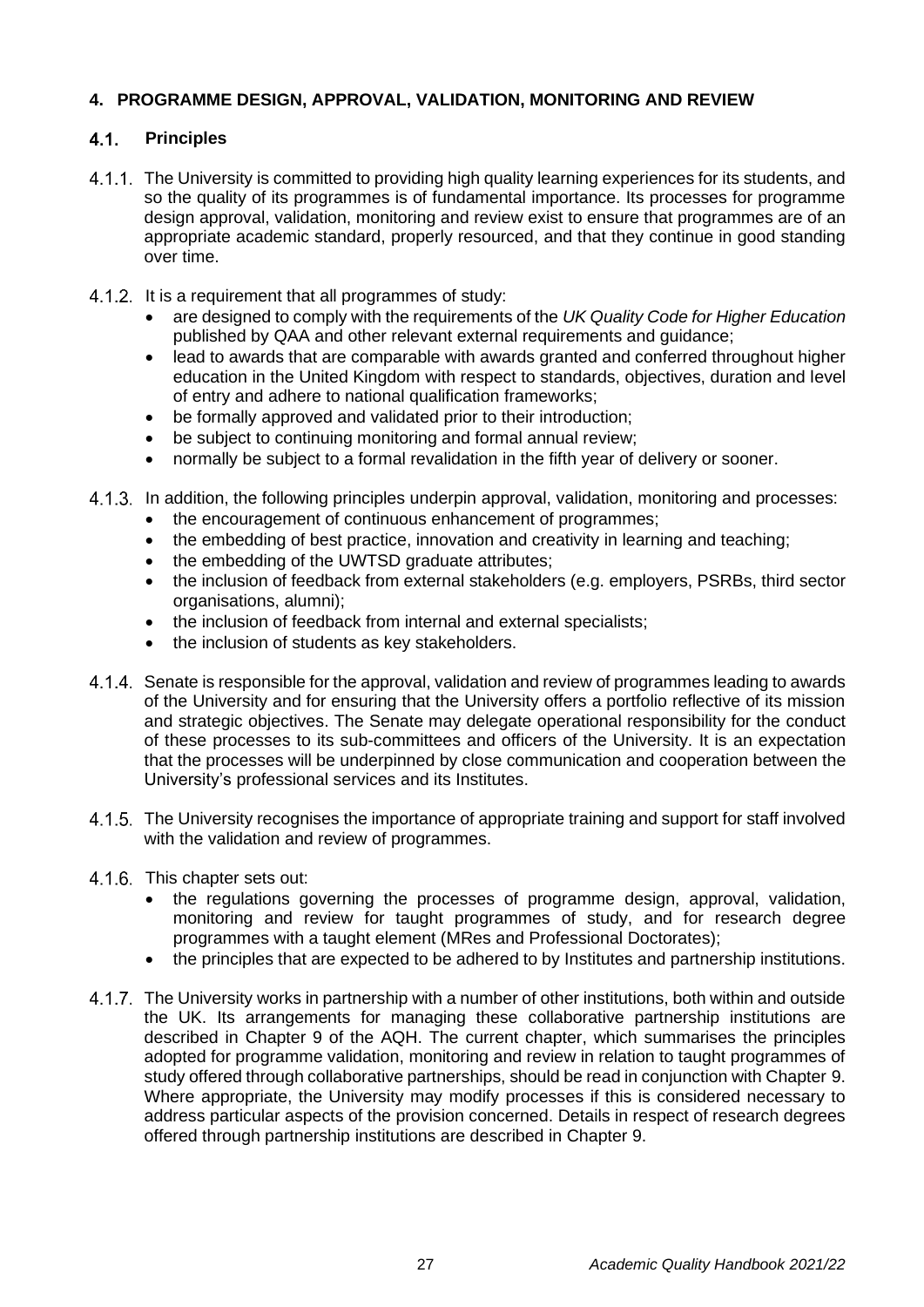- Regulations and principles relating to the approval of programmes outside the national credit framework are outlined in Chapter 11 of the AQH. Chapter 11 also contains regulations for the approval of joint awards.
- The regulations and principles described in this chapter take into account the QAA Advice and Guidance Documents in relation to 'Monitoring and Evaluation' and 'Course Design and Development'.
- All processes relating to programme design, approval, validation, monitoring and review are evaluated and, where appropriate amended, on an annual basis as part of the annual review of the Academic Quality Handbook in order to ensure that such processes are continually enhanced.

#### $4.2.$ **Programme Approval (Stage 1)**

- 4.2.1. The University makes a distinction between:
	- programme approval, which is a business decision overseen by the Academic Planning Team (APT) on behalf of Senate, via its Programme and Client Approval Group;
	- programme validation, which is an academic activity overseen by the Academic Standards Committee (ASC) on behalf of Senate.
- 4.2.2. No programme may be advertised or submitted for validation unless first approved by the Academic Planning Team with the authority of Senate. No programme may be delivered unless first validated by ASC with the authority of Senate.
- 4.2.3. Any proposal for a new programme or for a major change to an existing programme requires approval first at Institute/other designated University department and then University level. Proposals from collaborative partnership institutions, including structural partners, must be submitted via the relevant University Department.
- 4.2.4. The purpose of the approval process, at both levels, is to check:
	- that the proposal is consistent with University and Institute Strategic Plans and fits in with the strategic approach to portfolio management;
	- that resources are available to meet the likely financial demands of the programme(s);
	- that there are appropriately qualified and skilled staff to deliver the programme(s);
	- that facilities, learning resources, any specialist resources, and student support services are in place / will be in place to deliver a high quality academic experience;
	- that there is a clear and distinct market for the programme;
	- that the programme fits appropriately within the national qualification framework;
	- that the programme will be designed taking into account the needs and feedback of employers and industry as well as the requirements from any external stakeholders (such as PSRBs or Apprenticeship Standards), and embeds as appropriate employability within the programme;
	- that there is no conflict with other areas of the University's activities and that there has been dialogue and collaboration with other areas in the University as appropriate (e.g. for interdisciplinary developments).
- 4.2.5 Where a proposed programme involves collaboration between two or more Institutes, one Institute must take responsibility for overseeing the process of programme development and approval (and will, subsequently, 'own' the programme for the purposes of validation, annual review and revalidation).
- 4.2.6 The expectation is that a programme, once approved by the University, will be validated within 2 years. In the event that validation is not sought or achieved during this period, further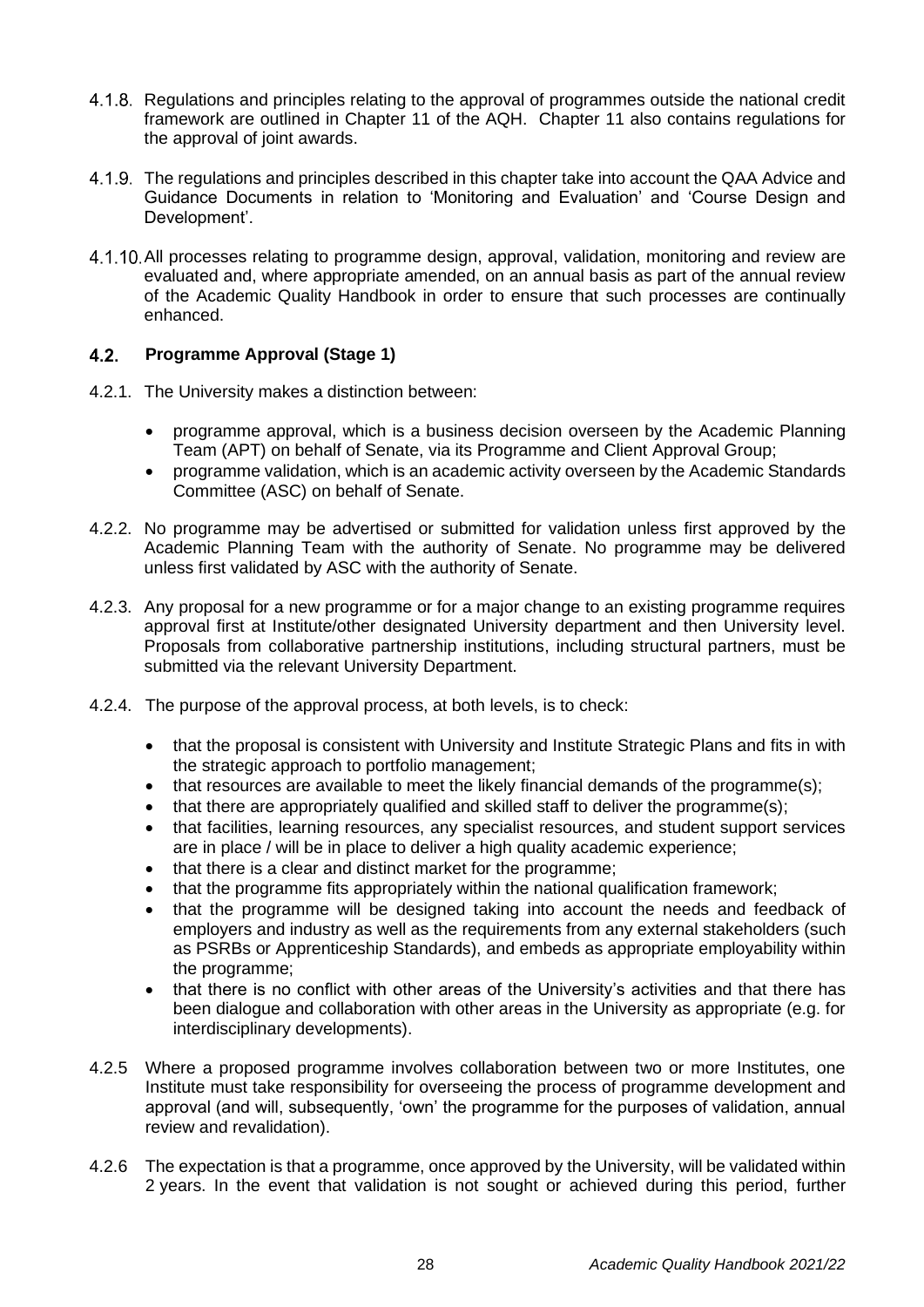approval is required. In addition, where following development, the programme to be forwarded for validation is significantly different from that for which approval has been given (for example, the proposed title of the programme has changed or additional awards are added), further approval will be required.

- 4.2.7 In summary, programme approval consists of a number of processes comprising:
	- preparation of Stage 1 documentation;
	- internal scrutiny and comment on Stage 1 documentation;
	- preparation of final Stage 1 documentation;
	- consideration by Institute of Stage 1 documentation and recommendation of: Approve: Reject; Revise and resubmit;
	- consideration by APT and recommendation of: Approve; Reject; Revise and resubmit.

#### $4.3.$ **Programme validation (Stage 2)**

- 4.3.1. The purpose of the programme design stage is to ensure that:
	- the programme incorporates a relevant and systematic assessment strategy;
	- the Learning and Teaching Enhancement Strategy is embedded within the programme as appropriate;
	- the University's Graduate Attributes are embedded within the programme as appropriate;
	- the programme incorporates key principles of inclusive programme design;
	- the needs of the intended student cohort have been taken into account appropriately;
	- the programme adheres appropriately to the revised UK Quality Code for Higher Education, the national qualifications frameworks and any subject benchmarks;
	- the programme ensures appropriate rigour and stretch;
	- the programme takes into account student feedback data (internal and/or external as appropriate);
	- the programme adheres to PSRB, Apprenticeship Standards and other employer related standards / code of practices.
- 4.3.2. It is expected that programme teams will consult and liaise, as appropriate, with the following internal and external stakeholders as part of the validation process:
	- at least one external subject adviser;
	- employers, PSRB, apprenticeship or other industry organisations;
	- students:
	- representatives from professional services (e.g. Library and Learning Resources, IT&S, Student Services, Academic Office);
	- other stakeholders (e.g. other Institutes, partner institutions, NGOs).
- 4.3.3. It is expected that students are key stakeholders at the programme design stage. Students can be consulted through a variety of means including:
	- cohort consultation meetings:
	- consultative meetings with student representatives;
	- dedicated focus group with current students;
	- consultation with alumni;
	- membership of a programme design team;
	- membership of a validation related meeting.
- 4.3.4 It is expected that a student engagement mechanism is chosen that adheres to the 'student as partners' principle and allows for dialogue with students.
- 4.3.5 In addition, it is expected that, where possible, a variety of student feedback data (survey data, module questionnaire data) as well as student achievement data for students on similar programmes / within the overarching subject area is systematically taken into account when designing a programme.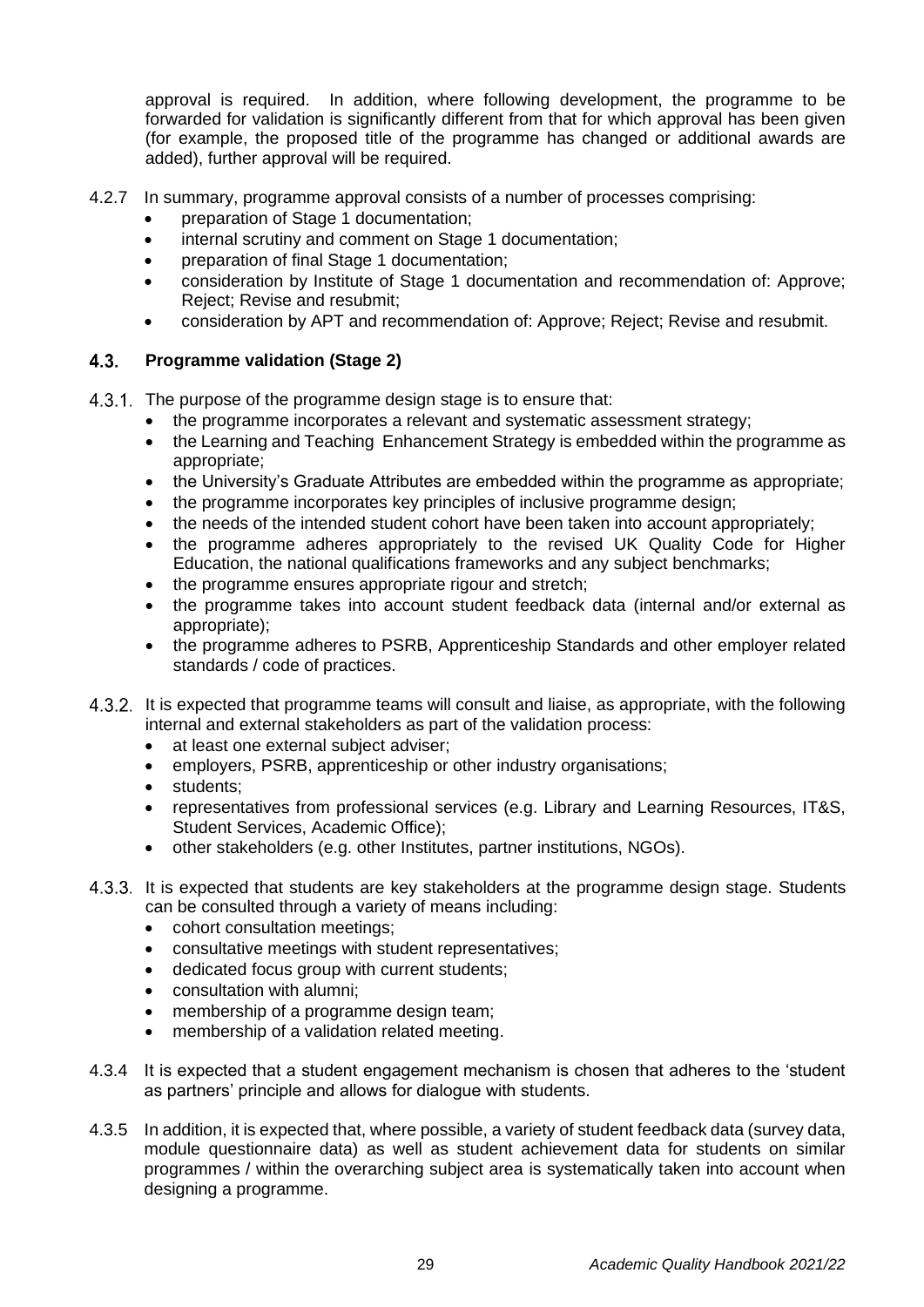- 4.3.6 Programme validation consists of a number of processes comprising:
	- preparation of initial draft documentation;
	- external and internal scrutiny and comment on initial draft documentation;
	- scrutiny and sign-off of externally/internally approved draft documentation;
	- where appropriate a formal validation meeting;
	- preparation of final draft documentation;
	- confirmation by the Dean or nominee that the final draft documentation has been completed appropriately, taking account of external and internal input and that all required documentation is available to support the Institute-approved submission which is considered and approved by ASC.
- 4.3.7 Programme validation of short courses and microcredentials may consist of different documentation than courses that lead to an award, but the process would normally comprise:
	- preparation of initial draft documentation;
	- scrutiny and comment on initial draft documentation;
	- scrutiny and sign-off of approved draft documentation:
	- preparation of final draft documentation;
	- confirmation by the Dean or nominee that the final draft documentation has been completed appropriately, taking account of the input provided as part of the process and that all required documentation is available to support the Institute-approved submission which is considered and approved by ASC.
- 4.3.8 The Definitive Programme Document is comprised of the documentation that outlines the programme design, structure, learning aims and outcomes, and modules. Where the proposed programme is to be delivered in both Welsh and English, the Definitive Programme Document must be submitted in both languages.
- 4.3.9 Where the proposed programme is to be delivered in a language other than English or Welsh, the draft Programme Document and the final, definitive version of the Programme Document (DPD) must be produced in English.
- 4.3.10 Delivery of the programme cannot commence until the validation process has been completed. Following final approval, the Academic Office will inform other departments of the University as appropriate.

#### $4.4.$ **Partner Institutions**

- 4.4.1 The Collaborative Partnerships Office will be responsible for leading on all validation processes in liaison with the appropriate Institute of the University . There is an expectation that there will be a formal validation meeting associated with delivering a programme in the partner institution.
- 4.4.2 Further information about the validation of provision at partner institutions, including the approval of new delivery centres for existing partners and University programmes, is provided in Chapter 9.

#### $4.5.$ **Professional, Statutory and Regulatory Bodies (PSRBs) and Apprenticeship Standards**

4.5.1 With the approval of the Chair of the ASC (or nominee), the validation processes described above may be modified to reflect the requirements of relevant PSRBs or Apprenticeship Standard. Such modification may include (but is not limited to) the inclusion of additional information within the draft Programme Document; the production of additional documentation to accompany the draft Programme Document; the organisation of a formal meeting to consider specific risks relating to delivery of the proposed programme; and the presence of a PSRB / Apprenticeship Body representative at the relevant meeting of ASC.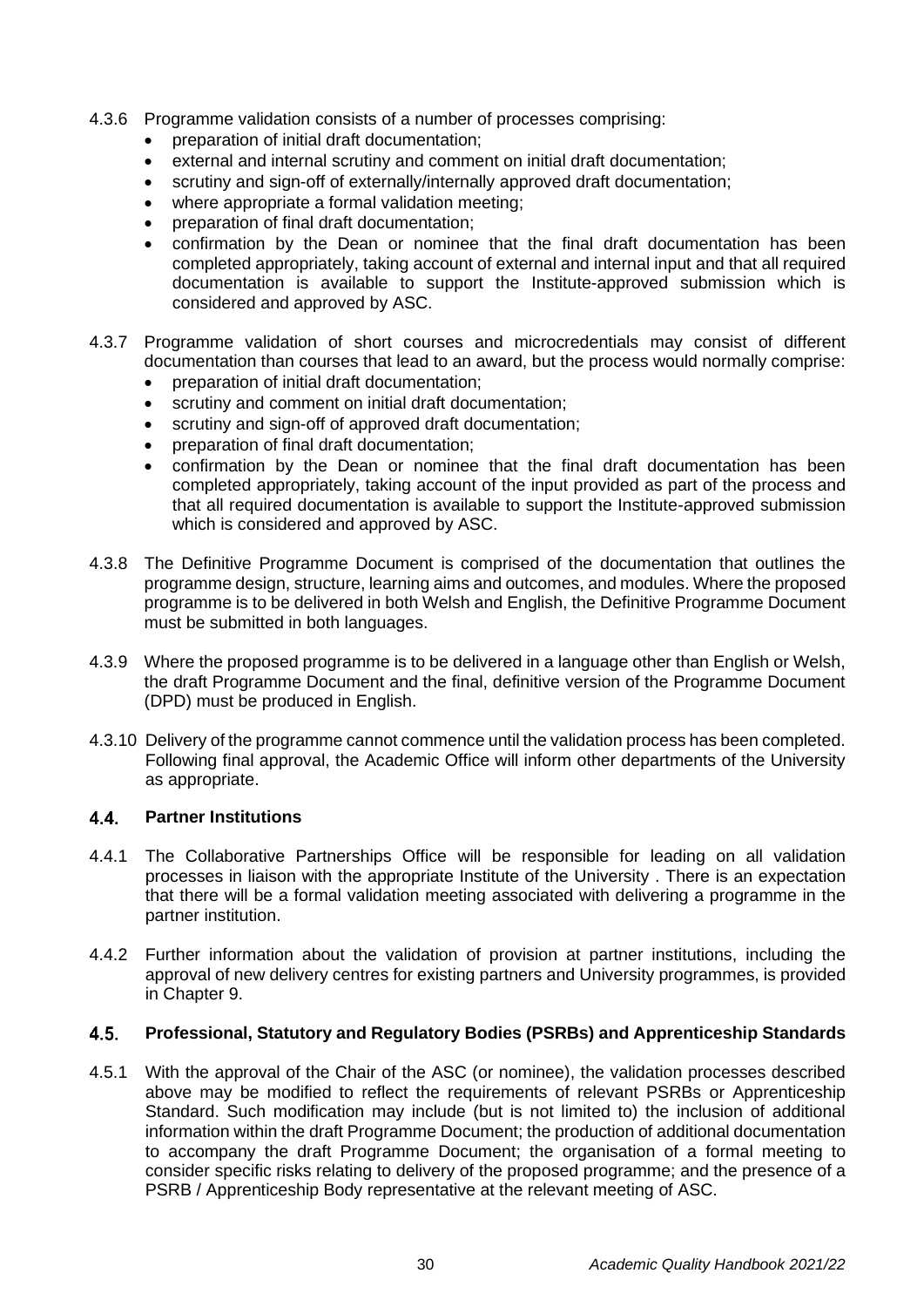- 4.5.2 For Apprenticeships, the Programme Team must work with the Apprenticeship Unit in ascertaining the precise requirements of the appropriate apprenticeship standards.
- 4.5.3 Where the proposed programme has been wholly designed by the PSRB and the PSRB is the awarding body, the Programme Team is responsible for ascertaining the precise requirements of the relevant PSRB and advising the Academic Office accordingly.

#### $4.6.$ **Programme Monitoring and Annual Review**

- 4.6.1 The University considers programme monitoring and review to be a continuous process an integral part of teaching, learning and assessment activities, through which student feedback is gathered, issues are addressed, and good practice is promoted. This process culminates in the annual review process.
- 4.6.2 The purpose of programme monitoring and annual review is to reflect upon the effectiveness of the University's academic portfolio and to ensure that:
	- programmes are well designed and of a high quality;
	- effective assessment mechanisms are in place;
	- appropriate support systems are in place to ensure that all students are provided with the support they need to achieve successful academic and professional outcomes;
	- quality and standards are maintained.
- 4.6.3 It is acknowledged that there will be differences in how the processes outlined in this framework are applied. For example, many programmes employ flexible delivery modes: programmes offer multiple intake points, are delivered on an accelerated basis and across academic years. As a result, in some cases, programme delivery does not match the University's overall cycle of programme monitoring and annual review. It is acknowledged that this may impact on the nature of the reflection and analysis by some programme teams. To accommodate these differences, Institutes are, within the overarching framework, principles and time-lines, able to decide themselves on the exact process followed for annual review and programme monitoring. The regular evaluation and monitoring framework remains of key importance to aid reflection on performance and drive continuous improvement and enhancement.
- 4.6.4 The annual review process also allows Programme Teams to ensure that the programmes remain up-to-date and to recommend modifications to aspects of their approved programmes. As part of the annual review process information from a range of sources is considered. These include:
	- key student journey data (regarding enrolment, progression, attainment, outcomes);
	- module mark data:
	- student feedback data (module and programme evaluations, survey results);
	- minutes from Student Staff Committees;
	- External Examiner comments.

In relation to data, trends will be considered as well as performance relating to relevant sector and subject benchmarks.

- 4.6.5 The annual review process within Institutes and collaborative partnership institutions comprises of:
	- a report at Programme Cluster level, in accordance with the template provided in Appendix 11a;
	- a report at Cross Institute level, in accordance with the template provided in Appendix 11b;
	- a report at Academic Discipline Cluster level, in accordance with the template provided in Appendix 11e;
	- a report at Institute level, in accordance with the template provided in Appendix 12;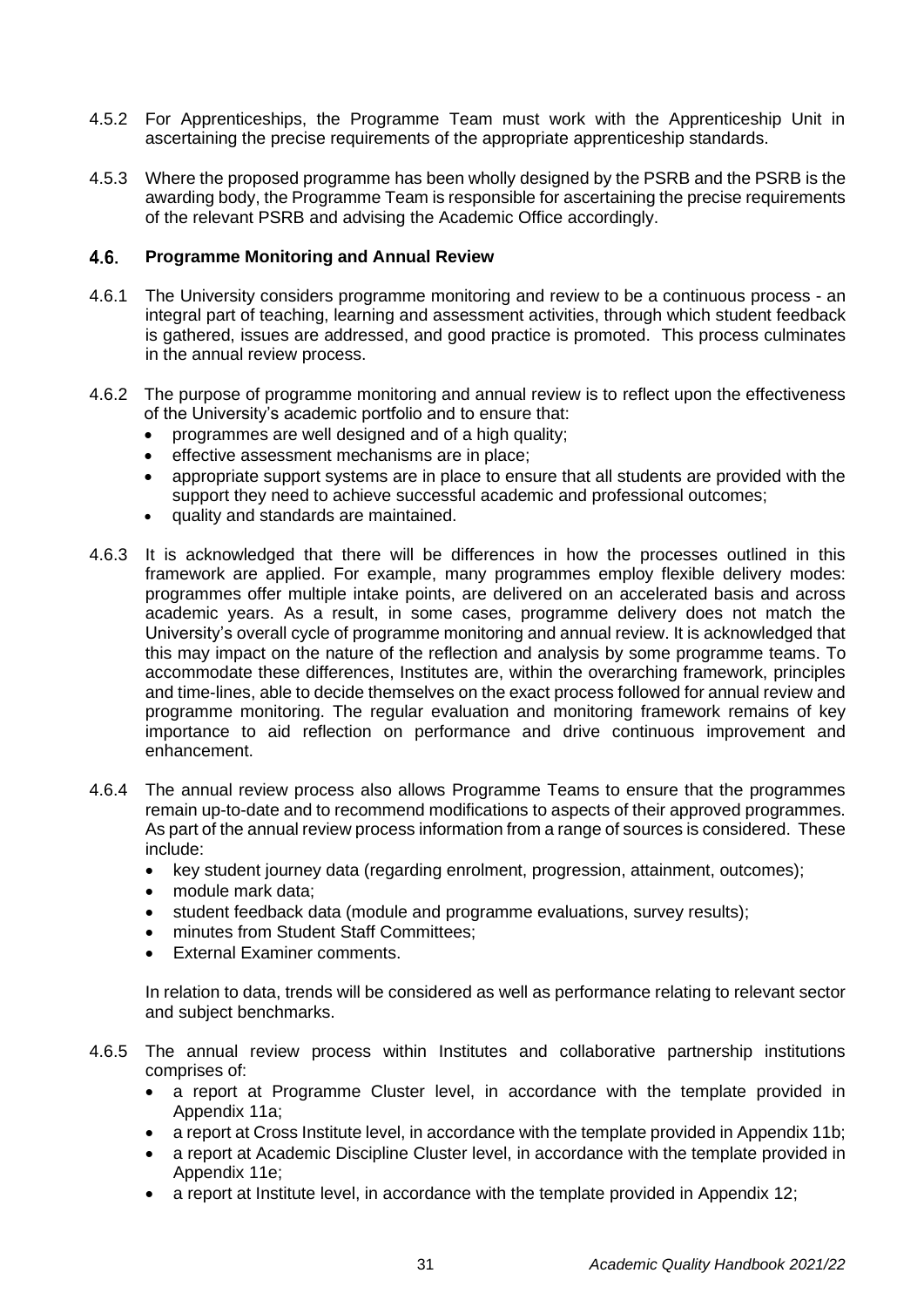- the formal monitoring of progress made against any action plans by ASC during the academic year.
- 4.6.6 Institutes and partnership institutions may determine the exact processes of annual review, in accordance with the principles set out below.

The University expects that the following principles are being adhered to:

- APR reports are discussed as appropriate with student representatives (e.g. within Student Staff Committees) and students are informed about the outcomes of APR processes;
- APR reports are discussed as appropriate with academic staff within Institutes;
- APR reports are considered as appropriate within Institute management structures;
- Progress against action plans is monitored;
- Institutes are required to ensure that a systematic engagement process is in place with professional services so that any issues highlighted with professional services can be considered and actioned as appropriate;
- Institutes are required to ensure that annual review outcomes are communicated as appropriate to staff, students and external stakeholders (e.g. a PSRB).
- 4.6.7 Following the completion of the processes within the Institutes, all Institute and Academic Discipline reports as well as a sample of Programme Cluster reports will be considered by the ASC.
- 4.6.8 Where delivery of a programme has been formally withdrawn by the University, it is expected that the programme will be included in the programme cluster review until such a time as any remaining students have completed their studies.
- 4.6.9 Where a programme is delivered at multiple locations and/or in multiple modes of delivery and does not share external examiners across cohorts, ASC will determine an appropriate review mechanism to ensure the consistency of quality, standards, and achievements across the programme.
- 4.6.10 In addition to the annual review processes at programme, academic discipline and Institute / collaborative partnership institution level, there are a number of central annual overview reports that are produced by the Academic Office and Collaborative Partnerships Office to maintain oversight at an overarching University level. These include:
	- an External Examiner overview report:
	- a Research Degrees overview report;
	- a degree standards overview report:
	- a student cases overview report;
	- a validation overview report;
	- a partner overview report.

## *Annual review at programme cluster level*

4.6.11 At programme cluster level, the annual review process must include:

- a summary of key developments to the programme(s) since the last annual review:
- reflection of key data associated with the student journey (enrolment, withdrawal and progression, attainment and outcomes);
- reflection on engagement with students during the review period, including student feedback and responses to such feedback;
- identification of areas of strength and further enhancement;
- confirmation of how issues raised by external examiners have been addressed;
- where applicable, confirmation that the University Placement Protocol is observed;
- an updated programme action plan (including any recommendations to professional services);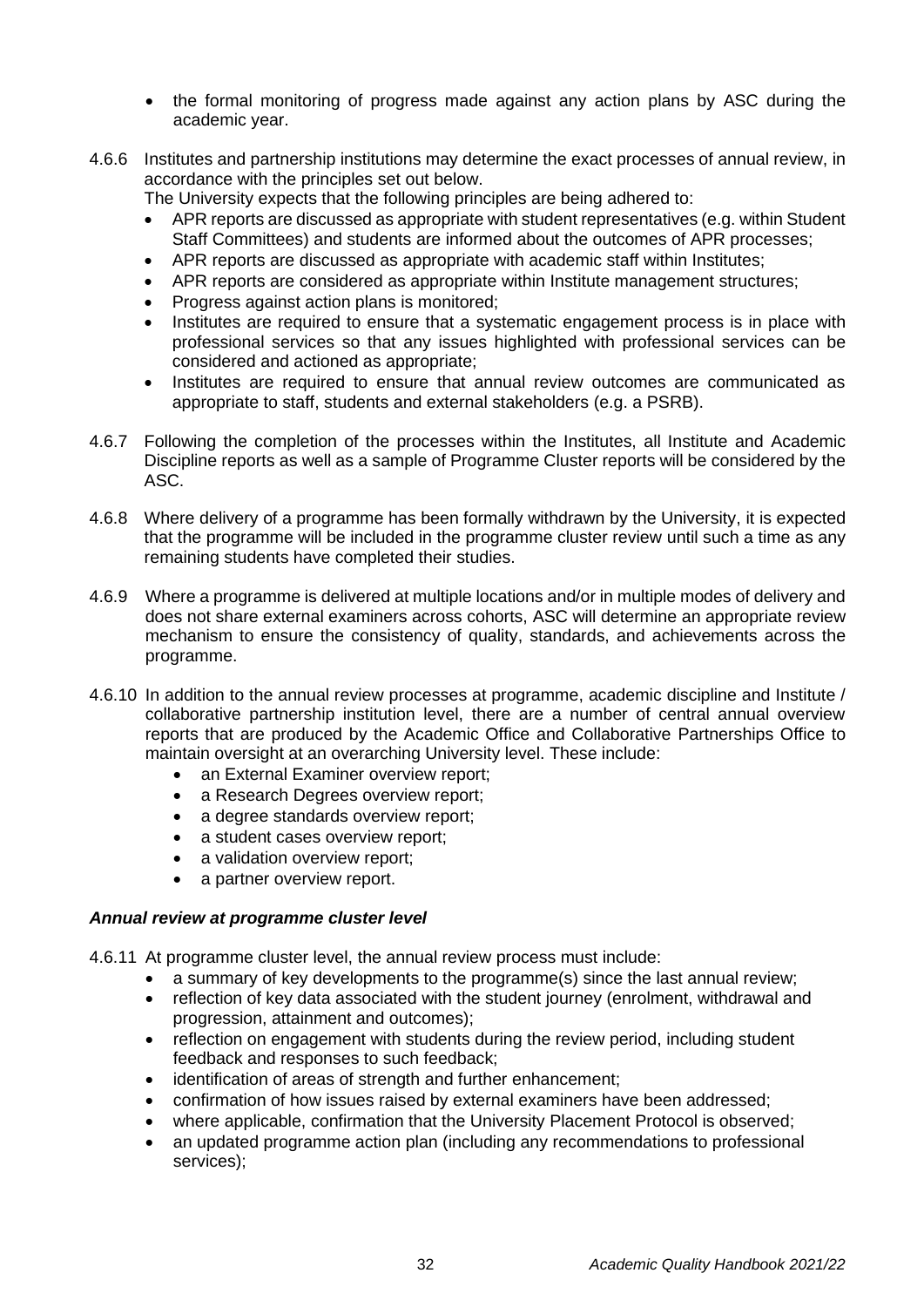4.6.12 Where delivery of a programme involves more than one Institute, one Institute will lead on the preparation of the documentation but it is expected that representatives of each Institute must normally participate in the annual review process.

#### *Annual review at Academic Discipline level*

- 4.6.13 At Academic Discipline level, the APR documentation produced by programme clusters is reviewed. The exact process is determined by each Institute (see 4.6.3). As part of this stage of the process, an overview report is then produced at Academic Discipline level. This report may contain a number of different academic subjects depending on the structure of the Institute.
- 4.6.14 The report produced at this level must include:
	- confirmation that quality and standards have been maintained across the programmes within the Academic Discipline and, where applicable, in collaborative partner institutions;
	- confirmation that appropriate responses have been given by programme teams in response to External Examiner reports;
	- confirmation that APR reports have been produced for all programme clusters within the Academic Discipline;
	- confirmation that engagement with professional units has taken place on issues raised within the programme cluster reports;
	- a high level summary of areas of risk, weaknesses, and good practice within the programmes covered by the Academic Discipline;
	- identification of anv themes and / or issues identified in the programme cluster reports that need to be addressed at Academic Discipline level;
	- reflection on the effectiveness of student engagement mechanisms at Academic Discipline level;
	- a high level reflection on any significant differences in progression, attainment and outcomes between the different programme clusters or programmes delivered on a number of locations, identifying any issues that need to be addressed;
	- where applicable, evaluation of collaboration with partner institutions (the latter to be informed by consideration of the reports of Partnership Team Leaders and the APR report submitted by the partner institution);
	- an updated list of Academic Discipline strategic priorities.

## *Annual review at Institute level*

- 4.6.15 Following completion of the APR process at Academic Discipline level, there is a process at Institute level. The exact process is determined by Institutes (see 4.6.3). As part of this stage of the process, the Institute produces a report to ASC. This report includes:
	- confirmation that the process has been completed in accordance with the principles outlined in the AQH;
	- confirmation that all relevant Academic Discipline reports and APR reports have been completed and considered as appropriate;
	- a response to any recommendations for the Institute made by programme clusters and Academic Disciplines;
	- confirmation that Academic Discipline priorities are aligned to Institute and University strategic priorities:
	- confirmation that appropriate consultation has taken place with relevant professional services in relation to any issues identified;
	- the identification to good practice to share across the Institute and University;
	- consideration of any action(s) that need(s) to be taken in regard to the Institute's portfolio of programmes.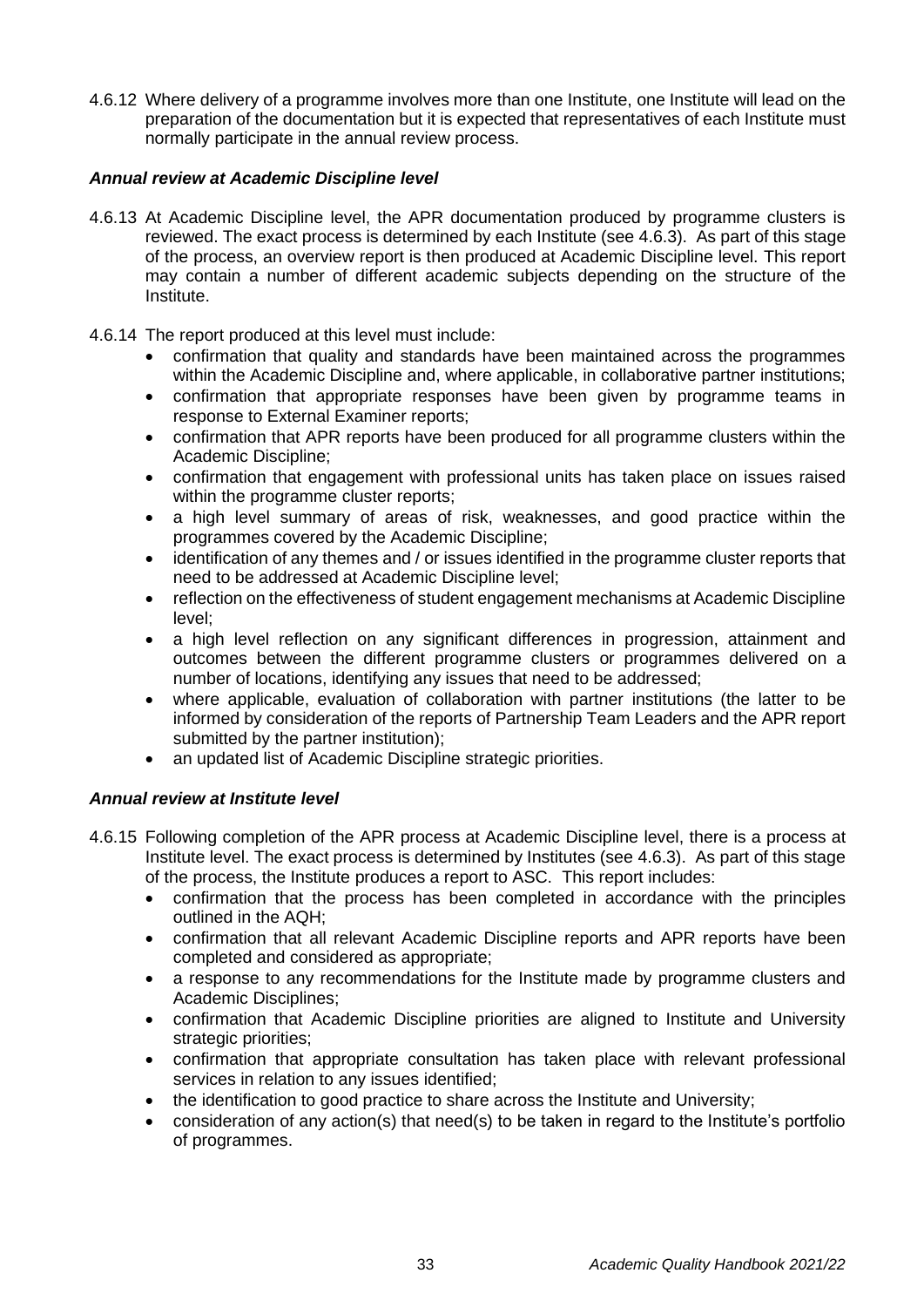## *Annual review by the Academic Standards Committee*

- 4.6.16 ASC is responsible, on behalf of Senate, for ensuring that the annual review process is conducted in accordance with the University's requirements and is fit for purpose. To this end, the ASC will:
	- consider the Institute reports, the Academic Discipline reports, and the Partner Overview reports in order to confirm that the annual review process has been carried out in accordance with requirements at all levels;
	- consider a sample of programme cluster reports;
	- discuss any matters requiring consideration at institutional level.
- 4.6.17 A sample of programme cluster reports from Institutes and Collaborative Partnership Institutions is considered at ASC. The sample must include programmes where:
	- a recent inspection by a PSRB has identified matters requiring attention;
	- the most recent external examiner report has raised matters of concern in relation to academic standards;
	- the most recent Partnership Team Leader report has raised matters of concern in relation to academic standards;
	- they are in new subject areas to a Discipline or Institute;
	- the programme has an NSS satisfaction rating below the relevant benchmark;
	- the relevant Assistant Dean (Quality) has identified risks within the programme that may require institutional oversight.
- 4.6.18 The reports outlined in 4.6.5 will be discussed at one of the meetings of ASC. For the purposes of this section of the relevant meeting, ASC's membership must include at least one person external to the University.
- 4.6.19 The central review of APR documentation at ASC ensures that:
	- the University assures itself that any issues are identified by programme teams, Academic Disciplines, the Institutes and collaborative partnership institutions and that appropriate action plans are in place to address any issues;
	- there is consistency of quality, standards, and achievements across the different programmes and cohorts;
	- good practice can be shared across the University;
	- issues can be identified that are most appropriately addressed at an institutional level;
	- the effectiveness of review systems is assessed;
	- feedback is gathered systematically from key stakeholders about annual review processes so that these, as well as programme design and validation processes, continue to be enhanced.

## *Programme Monitoring and Annual Review at Collaborative Partner Institutions*

- 4.6.20 Collaborative partner institutions are required to adhere to the principles for programme monitoring and review as outlined in 4.6.6.
- 4.6.21 Collaborative partnership institutions will receive feedback on their APR submissions. In addition, programme monitoring and review will be discussed at the annual partner conference to share good practice between partners and continue to enhance practice.

#### $4.7.$ **Revalidation**

4.7.1 Every programme is subject to formal revalidation at least once every 5 years. Within this overall timeframe, the Institute may propose that a programme is revalidated earlier (including where changes proposed through the annual review process would result in material changes to the programme).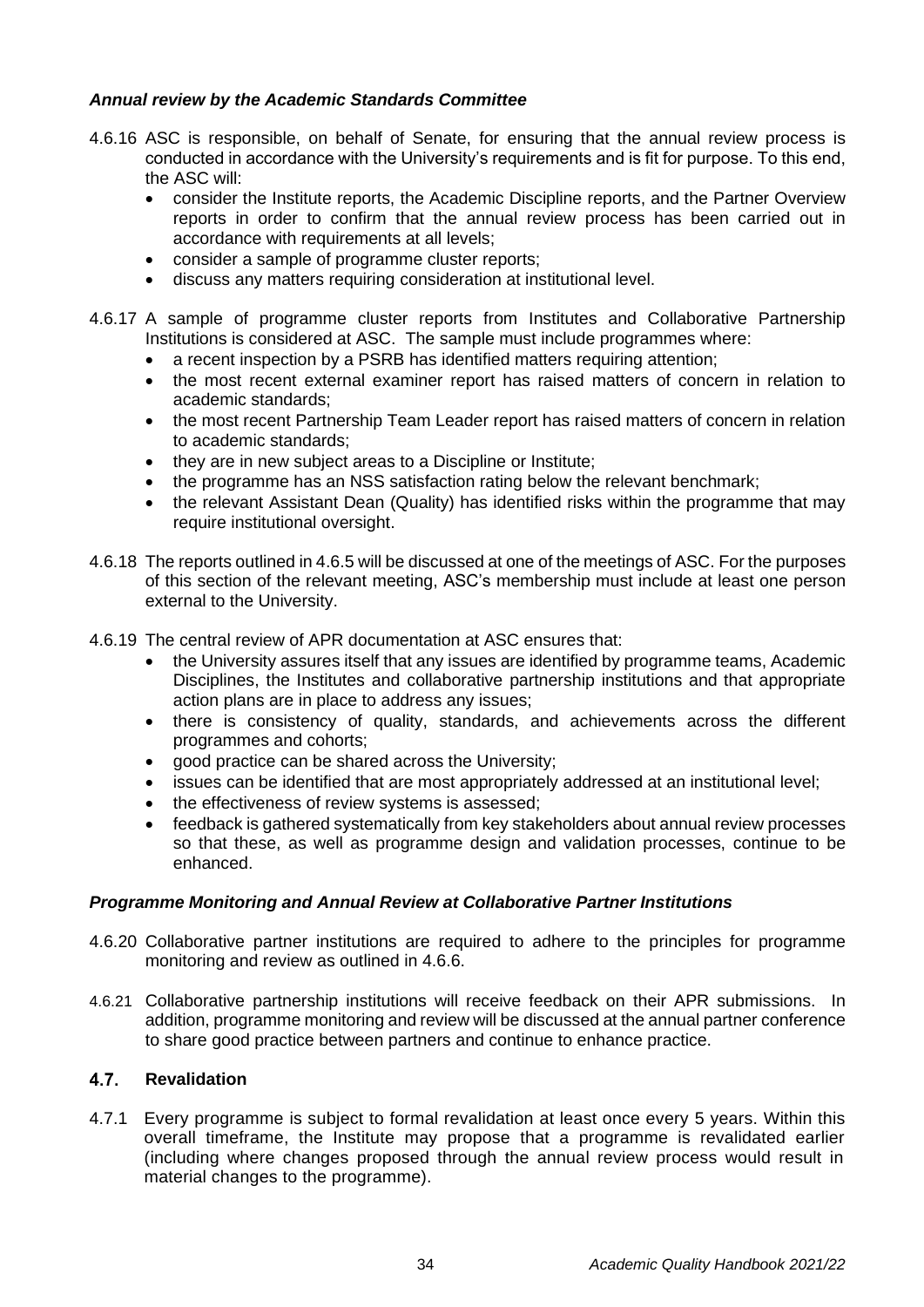- 4.7.2 The revalidation schedules for programmes will be incorporated into the Institute validation schedule presented to the Academic Standards Committee. Where a programme requires revalidation as a result of the annual review process, the Institute validation schedule will be amended and re-presented to ASC.
- 4.7.3 Formal revalidation will be conducted following the same procedures as for Programme Validation as set out in Section 4.3 above.
- 4.7.4 ASC may recommend a streamlined revalidation process within the 5 year programme cycle. The streamlined process will be determined on the nature of changes required by the programme and the format of the process will be set by ASC prior to the commencement of the revalidation process.
- 4.7.5 In the event that a Programme Team wishes to change the title of an existing programme as part of the revalidation process, the Team should submit a proposal for a Major Modification (Appendix PV1a) before commencing work on the draft programme documentation.

## **Collaborative Partner Institutions**

4.7.6 The formal revalidation processes described above apply in their entirety to proposals for collaborative programmes. In following the procedures for Programme Validation as set out in Section 4.3-4.4 for revalidations of collaborative programmes, the normal expectation for a formal meeting as set out in paragraph 4.4.1 will not apply, although a formal meeting may be required where specific risks have been identified.

#### $4.8$ **Modifications to existing programmes**

- 4.8.1 Programme Teams may be permitted to modify aspects of their approved programmes and may be permitted to make changes to content to ensure that the programmes remain up-todate. ASC, on behalf of Senate, has oversight of all such modifications in order to ensure that academic quality and standards are maintained, and to enable the Academic Office to maintain accurate, definitive records of all programmes.
- 4.8.2 The following principles apply in all cases:
	- changes will not normally be applied retrospectively;
	- the changes should not conflict with any formal conditions and/or recommendations made at validation, revalidation, or last annual review of the programme without strong justification:
	- the implications of module changes for any other programme of study that utilises the module(s) (if any) must be taken into account before the changes can be approved. In the event that Programme Teams are unable to reach agreement on changes, it may be necessary to propose the creation of a new module;
	- where the programme is or will be delivered by more than one Institution or by one or more collaborative partner institutions in addition to the University, all parties are consulted about the proposed modifications and have the opportunity to contribute to discussions.

#### *Modifications requiring Academic Planning Team and Academic Standards Committee approval*

4.8.3 In exceptional circumstances, the Academic Planning Team may authorise changes to the curriculum across the University's portfolio (e.g. the mode of delivery, assessment patterns, learning outcomes, module offer and any other changes that are needed). In such cases Institutes and collaborative partnership institutions will liaise with external examiners and PSRBs as appropriate and take into account sector advice (e.g. QAA, OIA, AdvanceHE, Jisc). All changes will be approved by the Academic Planning Team and reported to ASC.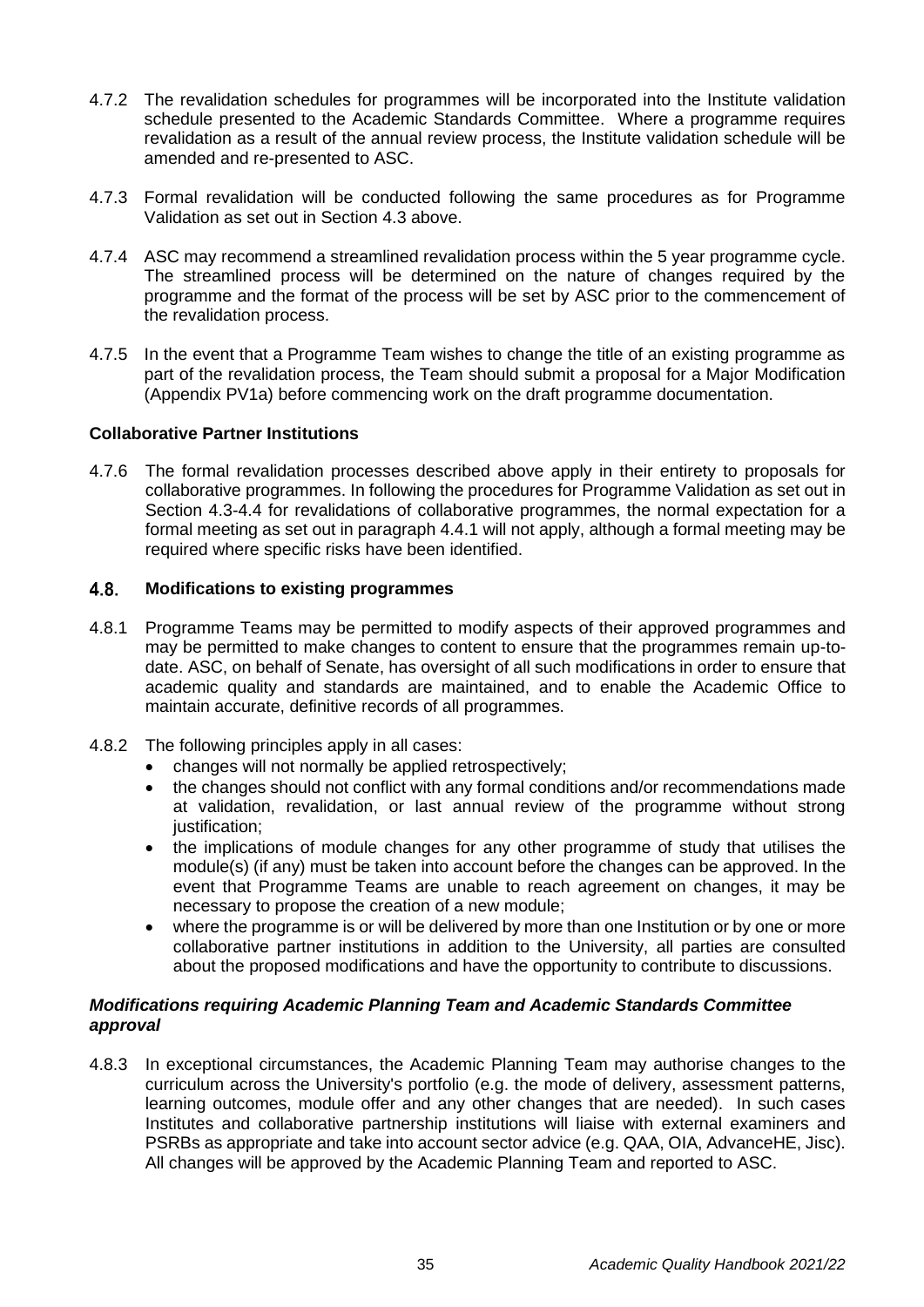- 4.8.4 In addition to proposals for new programmes of study, the Academic Planning Team approval is required for the following:
	- a change to the title of the programme or award:
	- a change to the mode of delivery (full-time/part-time/blended learning/language etc.);
	- a change to the location of delivery (different campus, off-site or outreach);
	- the introduction of a new named pathway within an approved award;
	- a change that carries additional requirements in respect of resources.
- 4.8.5 In such cases, the proposal must first be considered and approved by the relevant Institute/other designated University department and then submitted centrally, using the relevant form (Appendix PV1a). Following central approval, the PV1a form must be forwarded to the Academic Office with the relevant supporting documentation. The Academic Office will arrange for the proposal to be considered at the next appropriate meeting of ASC, which will either approve the proposal as presented, or will determine the approval process to be followed. The timing of when the major modifications are requested will affect when the changes can be implemented. Where relevant, the Academic Office is responsible for notifying the relevant PSRB of modifications approved subsequently by ASC.

#### *Modifications which may be approved by or reported to Institute Board/other designated University department*

- 4.8.6 The following non-material changes may be approved by the relevant Institute Board and reported to ASC using Appendix PV9:
	- changes to the learning outcomes, the assessment methodology, or the indicative content of existing modules;
	- a change to the title of an approved module;
	- the addition of an approved module to a named pathway;
	- the introduction of new material or new modules which do not result in a material change (see 4.8.8) to the programme (where a material change would occur, then the procedures for revalidation set out in Section 4.7 should be followed);
	- minor structural changes;
	- offering an approved module within the programme in a different language.
- 4.8.7 In such cases, the approved changes must be submitted to the Academic Office for report to ASC and relevant University departments. Where relevant, the Academic Office is responsible for notifying the relevant PSRB of the changes.

## *Modifications which may be approved by Academic Standards Committee*

- 4.8.8 Material changes may be approved by ASC either through a full or streamlined revalidation process.
- 4.8.9 The introduction of new material or modules would result in a material change if:
	- the types of assessment tool used are significantly changed (for example, introducing assessment by examination, where previously examinations had not been used at all);
	- the number of optional modules offered is significantly reduced and the number of compulsory modules is significantly increased;
	- changes to the programme specification for an existing programme;
	- the programme loses professional body accreditation.

#### **Modifications to Programmes of Study at Collaborative Partner Institutions**

4.8.10 The modification processes described above apply in their entirety to collaborative partnership programmes.